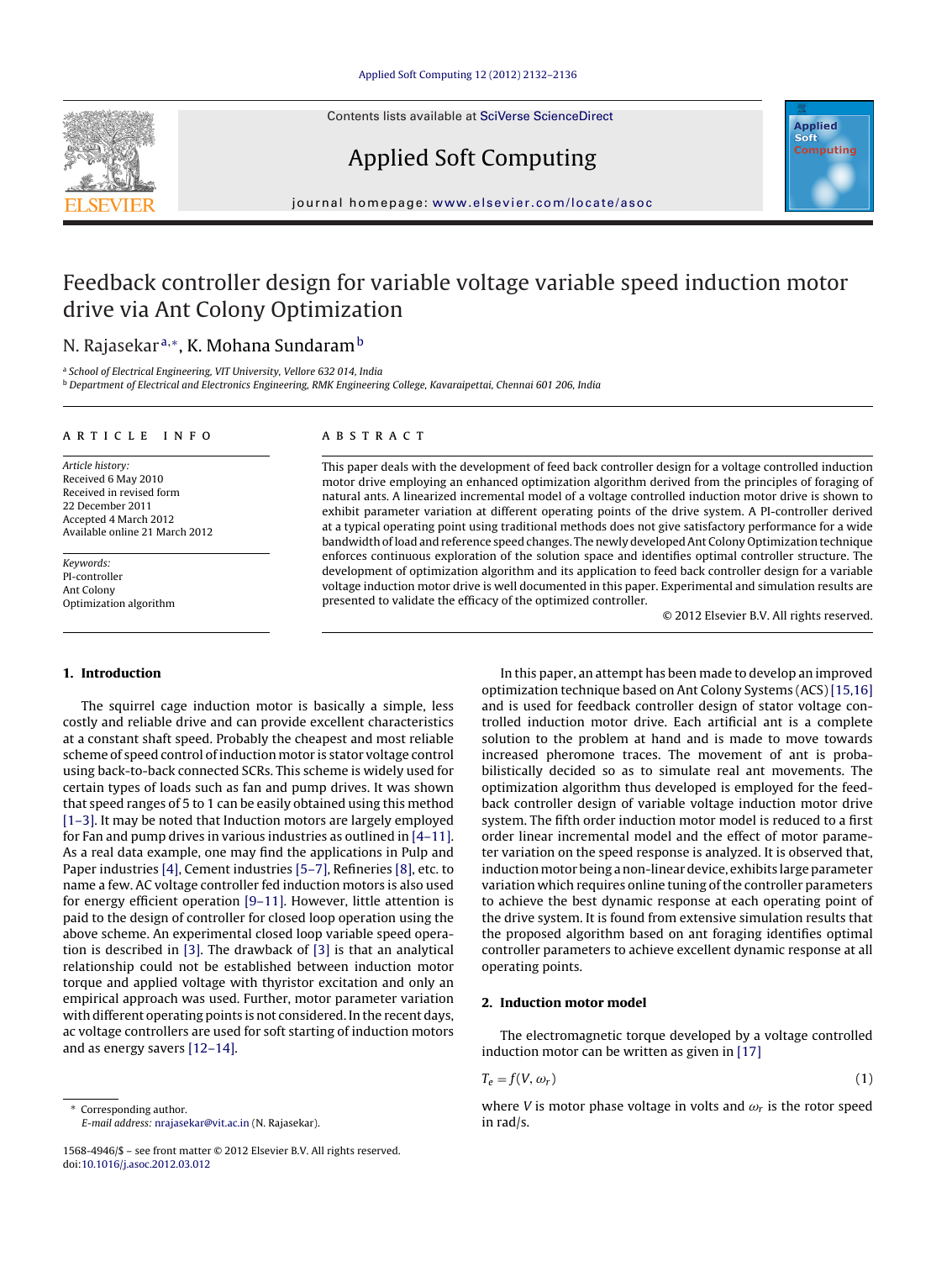#### **Table 1**

Induction motor parameters at different operating points.

| $\alpha_0$ | $\omega_{ro}$ | $K_a$ | $K_{w}$  |
|------------|---------------|-------|----------|
| 80.0       | 154.4         | 0.666 | $-2.500$ |
| 81.5       | 152.0         | 0.667 | $-0.667$ |
| 90.0       | 150.80        | 0.372 | $-0.633$ |
| 93.0       | 148.6         | 0.500 | $-0.800$ |
|            |               |       |          |

With thyristorised voltage control, the motor voltage is varied using SCR firing angle,  $\alpha$ . Hence, the torque equation of such a drive can be re-written as

$$
T_e = f(\alpha, \omega_r) \tag{2}
$$

Assuming small perturbations on each variable in (2) and using Taylor Series, the transient process can be described by the following equation [\[18\]:](#page--1-0)

$$
\Delta T_e = K_a * \Delta \alpha + K_w * \Delta \omega_r \tag{3}
$$

where

$$
K_a = \frac{\Delta T_e}{\Delta \alpha} \bigg|_{\omega_r = \text{constant}}
$$

is expressed in N-m/degrees and

$$
K_w = \frac{\Delta T_e}{\Delta \omega_r}\Big|_{\alpha = \text{constant}}
$$

is expressed in N-m/rad/s.

Eq. (3) represents the linearized model of a.c. voltage controller fed induction motor at a particular operating point.

Now, equating the electrical torque developed by the motor with the mechanical torque required to drive the rotor and load, the following equation is obtained.

$$
J\frac{d(\Delta\omega_r)}{dt} + F\Delta\omega_r = \Delta T_e - \Delta T_L \tag{4}
$$

# 2.1. Determination of  $K_a$  and  $K_w$

The values of  $K_a$  and  $K_w$  are obtained from the steady state speed-torque characteristic curve of the motor and for details one may refer to [\[18\].](#page--1-0) The parameters of induction motor at different operating points are obtained and are given in Table 1.

# 2.2. Performance of the drive with a PI-controller

For closed loop speed regulation, a PI-controller is now introduced with the small signal model of induction motor. The block diagram of the system is shown in Fig. 1. Assuming the change



**Fig. 1.** Induction motor drive with PI-controller.



**Fig. 2.** Speed response with PI-controller for different operating points  $\alpha_0$  and  $\omega_{\text{ro}}$ .

in speed reference  $\Delta \omega_r^*$  is zero, the transfer function with load disturbance is obtained as

$$
\frac{\Delta \omega_r(s)}{\Delta T_L(s)} = \frac{-s}{Js^2 + (F + K_a K_P - K_w)s + K_a K_I}
$$
(5)

At a typical operating point, the controller constants are now calculated and the drive response is now simulated for unit step input at  $t = 0$  and for load disturbance at  $t = 10$  s. The transient response of the motor is depicted in Fig. 2. It is obvious that controller designed at one operating point does not guarantee satisfactory response at other operating points.

# **3. Controller design using ACS**

The ACS was proposed in [\[15\]](#page--1-0) by Marco Dorigo, Vittorio Maniezzo and Colorni and subsequently modified in [\[16\].](#page--1-0) The basic tenet of ACS is that real ants are capable of finding shortest paths from their nest to food sources and back. They can perform this behaviour due to a simple pheromone laying mechanism on the ground. When ants move from their nest to the food source they move randomly, but their random movements are biased by pheromone trails left on the ground by preceding ants. Because the ants that initially chose the shortest path arrive at the food first, this path will be seen as most desirable by the same ants during their journey back to the nest. This, in turn, will increase the amount of pheromone deposited on the shortest path. Eventually this auto-catalytic process causes all the ants to take the shortest path. Recently, Ant Colony Optimization is employed for a few engineering applications and are seen in [\[19,20\].](#page--1-0)

In this paper, improved dynamic response of the drive is formulated as an optimization task and is stated below; let  $\Delta\omega_{rp}$  and  $t_s$ represent the peak overshoot and settling time respectively. Then we can write,

Minimize 
$$
F(\phi) = (1 + \Delta \omega_{rp})(1 + t_s)
$$
  
Subject to  $\phi_{\min} \le \phi \le \phi_{\max}$  (6)

where  $\Phi$  is a set containing controller elements namely  $K_P$ ,  $K_I$  and  $K_D$ .

The following steps describe how ACS is applied to the problem under consideration.

# Step 1: Deploying ants initially

The initial step involved is deploying the ants in a feasible solution space randomly subject to the constraint  $\phi_{\min} \leq$  $\phi \leq \phi_{\text{max}}$ . Here, position of an ant refers to one complete solution set to the problem. In this work, there are three variables to be optimized namely  $K_P$ ,  $K_I$  and  $K_D$ . Hence, the